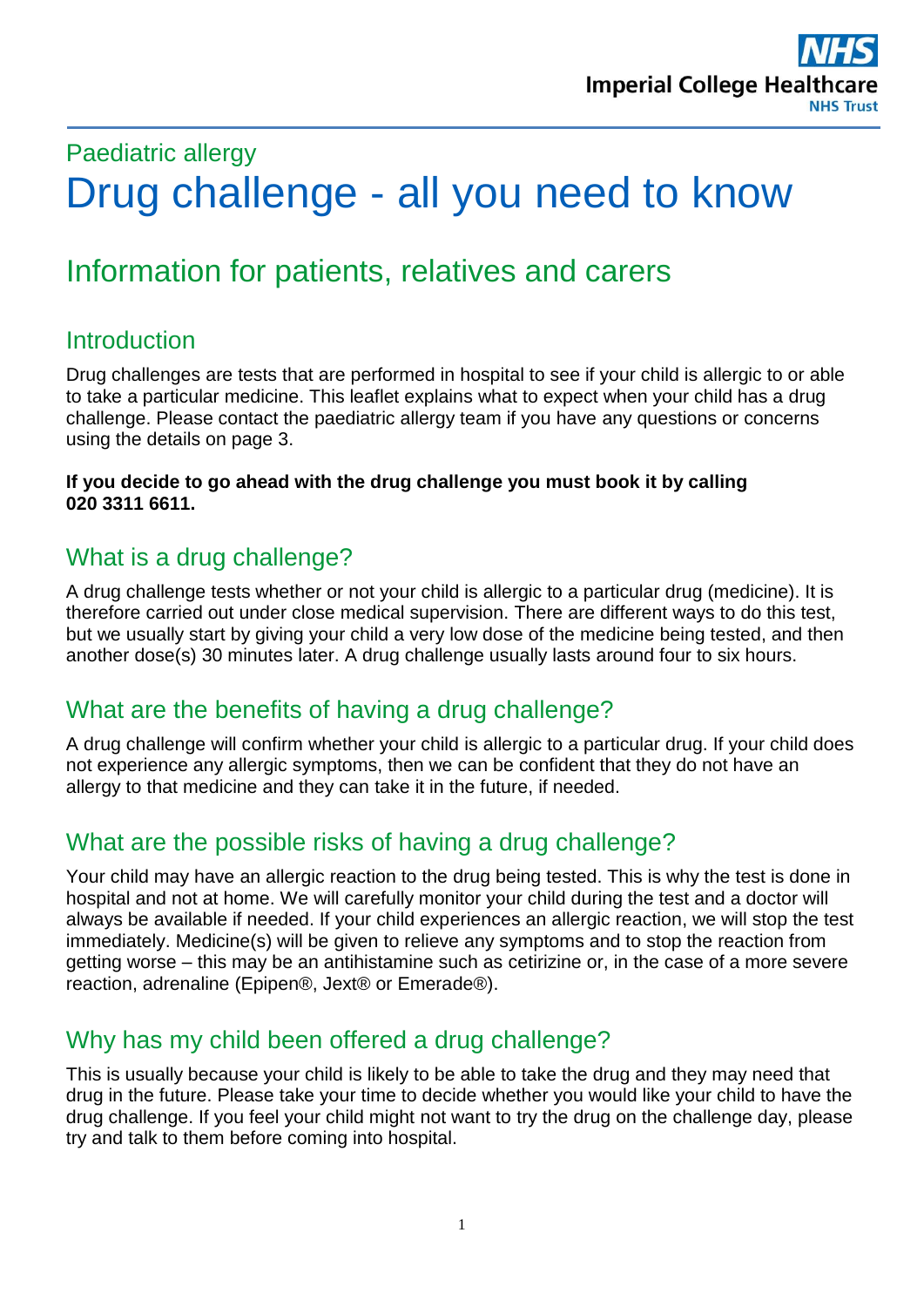#### What are the alternatives to my child having a drug challenge?

You may choose for your child not to have a drug challenge and just continue to avoid the drug they may be allergic to. Please understand that a drug challenge is the only safe and sure way to find out whether they have a drug allergy or not.

#### What should I do to prepare my child for the drug challenge?

Preparing your child for their hospital visit will help them understand what is happening and can improve their willingness to cooperate on the day. Talking to them beforehand will give them time to ask any questions they may have. Always give truthful, factual information. You may wish to bring some familiar toys or books with you to help your child feel at ease. Your child can eat a light snack and drink during the challenge and also have lunch, usually once the challenge is completed. Please bring a packed lunch. We will provide the drug for your child's challenge. You will need to stay with your child at all times during the challenge, so you may want to bring some food for yourself too.

**Your child must be well with no cough, cold or recent infections for at least two weeks before the challenge.** If they have asthma or eczema this must be well controlled and stable.

If your child is taking medications, please follow these instructions:

**Antihistamines**: Your child may be taking a regular antihistamine such as chlorpheniramine, cetirizine or loratadine (Piriton®, Zirtek® or Clarityn®). These will need to be stopped five days before the challenge. Some cough medicines will also contain antihistamine (e.g. Tixylix®).

**Asthma medication**: Your child should continue to take their regular preventative asthma inhalers (usually brown, orange or purple). Blue inhalers (Ventolin® or Bricanyl®); if your child is wheezy, coughing or has needed their blue inhaler more often than usual in the two weeks before the challenge, please contact the allergy team on **020 3312 6091** before the challenge day to discuss this further.

Please bring your child's allergy medications with you on the challenge day, including the adrenaline auto-injector(s), if they have any.

Please **complete the checklist** at the end of this leaflet to make sure your child can have the test.

#### What will happen on the challenge day?

On arrival we will explain the challenge in detail and answer any questions you or your child may have. We will ask you to sign a consent form on behalf of your child (so the person attending the appointment with your child must be the parent or legal guardian). The nurse will then make sure your child is fit and well to have the challenge and take their temperature, blood pressure and oxygen levels. These will be repeated during the test. Your child will usually receive two increasing doses of the medicine to be tested, with 30 minutes in between doses. We will then observe your child for two to four hours before discharge. We will treat any reaction as needed. In the unlikely event of a serious reaction, your child may need to stay in hospital overnight.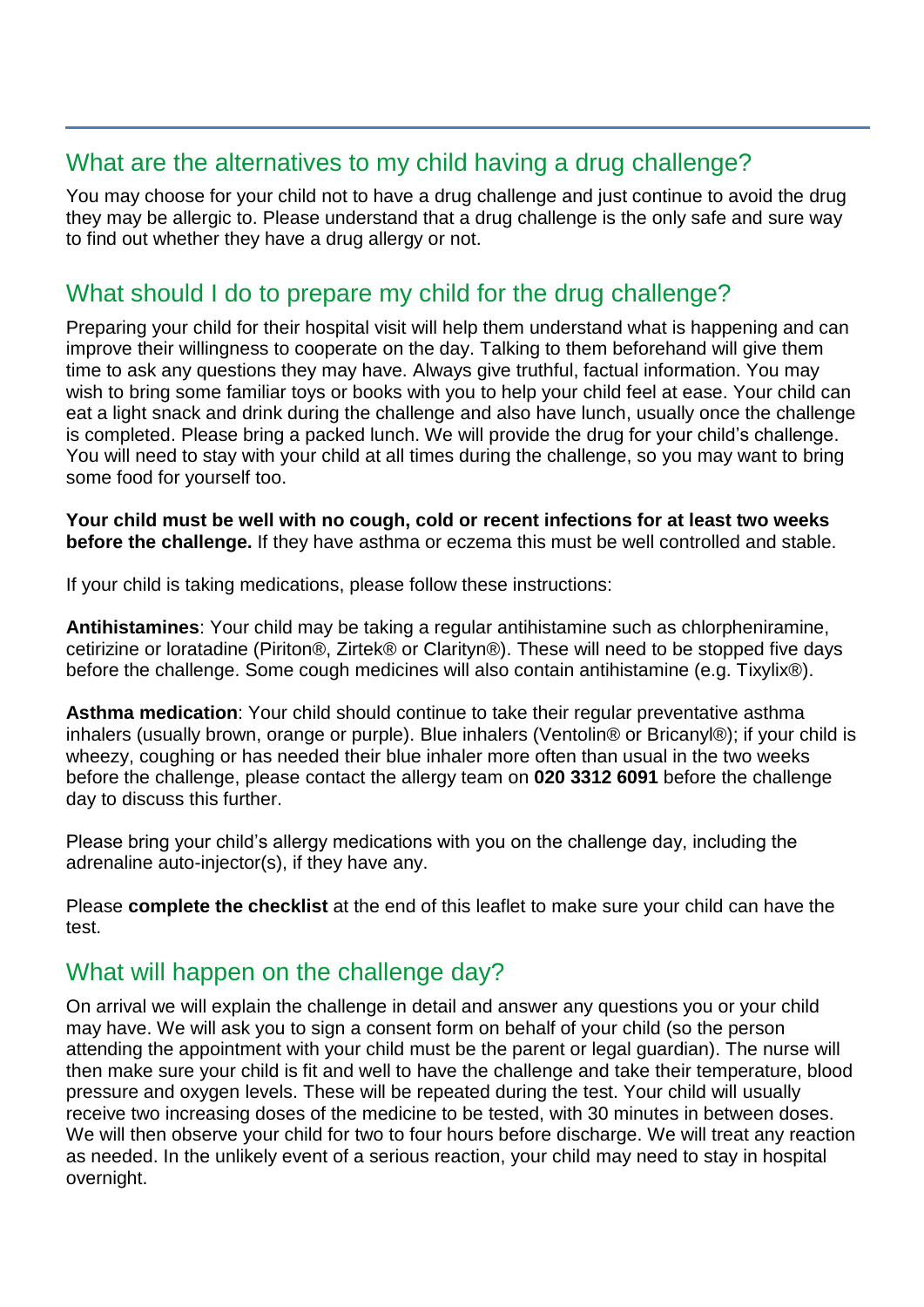#### What will happen after the challenge day?

For some medicines such as antibiotics, after a negative (successful) challenge, we will give you a short course of the medicine to give your child at home, so we can be sure that they are not allergic to a course of the medicine. We will explain this more on the day. If your child is allergic to the medicine, then they will need to avoid the medicine in the future and we will provide a letter with further information for you and your child's GP. We will arrange appropriate follow-up in the allergy clinic, if needed.

# Contact details

If you are concerned or have any questions before the challenge, or have difficulties reading English, please call the allergy team on 020 3312 6091. It will ask you to leave a voice message and the allergy nurses will get back to you within two to three working days. Please note that this number is not for urgent healthcare queries. For urgent queries, contact 999 (for emergencies), 111 (for non-emergencies) or your GP, as appropriate. Please see the table below for other useful contact numbers.

# How do I book the drug challenge if I wish to go ahead?

**If you and your child are happy to go ahead, please phone the booking team on 020 3311 6611 within 28 days of your last visit**. You will need to say which drug they will try in hospital. If you do not phone to book the challenge, you will get a reminder letter by post. If you do not phone to book within 42 days of your visit, you will not be able to rebook the challenge.

If you need to cancel a challenge that has been booked, please contact **020 3311 6611**. If you do not attend your appointment, please contact the number above as soon as possible. Otherwise, you will not be able to rebook the challenge.

### Pre-challenge checklist

Please complete this checklist the day before the challenge and bring it with you on the day.

| <b>Pre-challenge checklist</b>                                                                                                                                               | <b>Yes</b> | <b>No</b> |
|------------------------------------------------------------------------------------------------------------------------------------------------------------------------------|------------|-----------|
| My child* and I understand why the test has been advised                                                                                                                     |            |           |
| My child* and I understand the benefits and risks of the test                                                                                                                |            |           |
| My child* and I are happy to go ahead with the test                                                                                                                          |            |           |
| My child has not taken any antihistamines for five days before the                                                                                                           |            |           |
| challenge                                                                                                                                                                    |            |           |
| My child has not been unwell in the two weeks before the challenge (e.g.<br>with fever, a cold, a sore throat, tummy bug or a flare of their asthma, hay<br>fever or eczema) |            |           |
| I'll bring my child's allergy medications on the day                                                                                                                         |            |           |

`(if old enough)